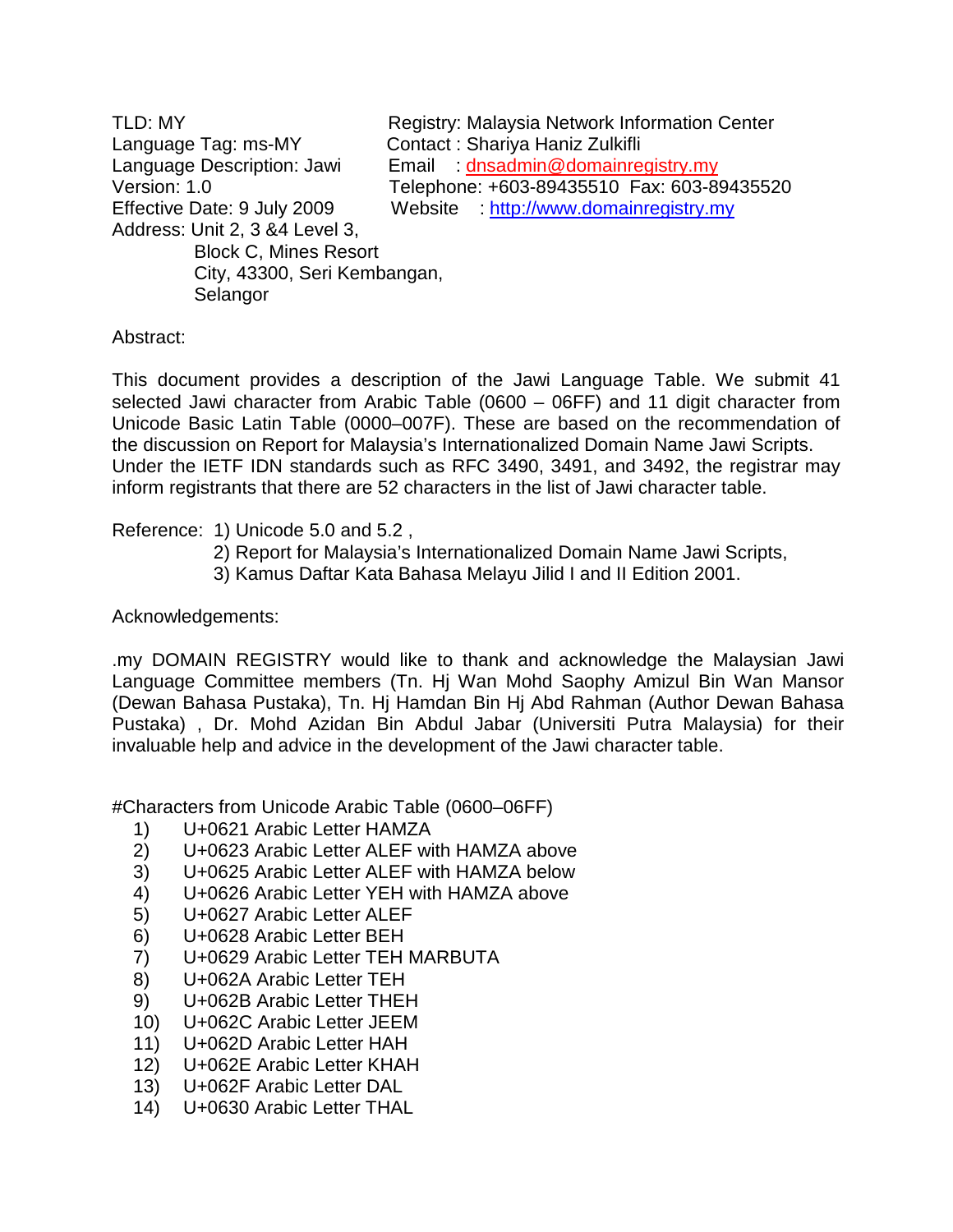- 15) U+0631 Arabic Letter REH
- 16) U+0632 Arabic Letter ZAIN
- 17) U+0633 Arabic Letter SEEN
- 18) U+0634 Arabic Letter SHEEN
- 19) U+0635 Arabic Letter SAD
- 20) U+0636 Arabic Letter DAD
- 21) U+0637 Arabic Letter TAH
- 22) U+0638 Arabic Letter ZAH
- 23) U+0639 Arabic Letter AIN
- 24) U+063A Arabic Letter GHAIN
- 25) U+0641 Arabic Letter FEH
- 26) U+0642 Arabic Letter QAF
- 27) U+06A9 Arabic Letter KEHEH
- 28) U+0644 Arabic Letter LAM
- 29) U+0645 Arabic Letter MEEM
- 30) U+0646 Arabic Letter NOON
- 31) U+0647 Arabic Letter HEH
- 32) U+0648 Arabic Letter WAW
- 33) U+0649 Arabic Letter ALEF MAKSURA
- 34) U+064A Arabic Letter YEH
- 35) U+0686 Arabic Letter TCHEH
- 36) U+06A0 Arabic Letter AIN WITH THREE DOTS ABOVE
- 37) U+06A4 Arabic Letter VEH
- 38) U+0762 Arabic Letter KEHEH WITH DOT ABOVE
- 39) U+06BD Arabic Letter NOON WITH THREE DOTS ABOVE
- 40) U+06CF Arabic Letter WAW WITH DOTS ABOVE
- 41) U+06F2 Arabic Extended Arabic -Digit Two
- # Characters from Unicode Basic Latin Table (0000–007F):
	- 42) U+002D Hyphen-Minus
	- 43) U+0030 Digit Zero
	- 44) U+0031 Digit One
	- 45) U+0032 Digit Two
	- 46) U+0033 Digit Three
	- 47) U+0034 Digit Four
	- 48) U+0035 Digit Five
	- 49) U+0036 Digit Six
	- 50) U+0037 Digit Seven
	- 51) U+0038 Digit Eight
	- 52) U+0039 Digit Nine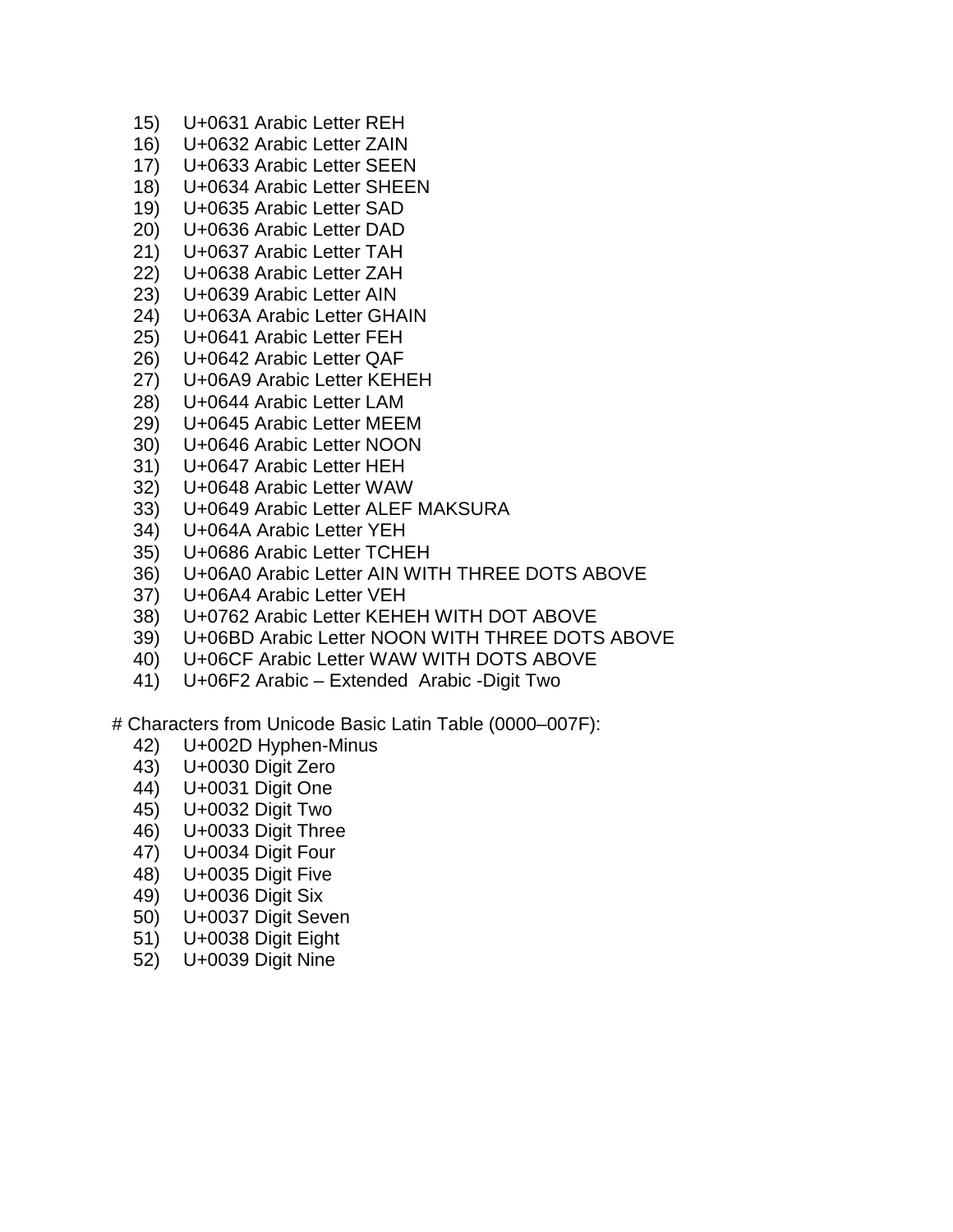Some Linguistic Issues

1) Rules of the Jawi number

| a) If a domain name comprise<br>number two and it is a<br>reduplication word e.g:<br>'www.rama-rama.my'   | www. <sup>۲</sup> l راما | Accepted               | a) Reduplication word                     |
|-----------------------------------------------------------------------------------------------------------|--------------------------|------------------------|-------------------------------------------|
| b) If a domain name comprise<br>number two but it is not the<br>reduplication word<br>e.g:'www.rama22.my' | .mv راما ۷۲ www.         | <b>Not</b><br>Accepted | b) Not a reduplication<br>word            |
| c) If a domain name comprise<br>any numbers except number<br>two e.g 'www.999.my'                         | www.999.my               | <b>Not</b><br>Accepted | c) Not follow the number<br>rules in Jawi |

2) New "Jawi Letter Hamzah Three Quarter"

According to Dewan Bahasa and Pustaka on Jawi Letter Hamzah Three Quarter High is used in our daily Jawi. However this character is not in the Unicode table.

Here are some words Jawi Letter Hamzah Three Quarter in our daily Jawi writing:

a. Aising spelling in Jawi is:



b. Aileron spelling in Jawi is:



c. Audio spelling in Jawi is:



d. Audit spelling in Jawi is:



(Reference: Daftar Kata Bahasa Melayu Rumi- Sebutan –Jawi Jilid 1 pg 83)